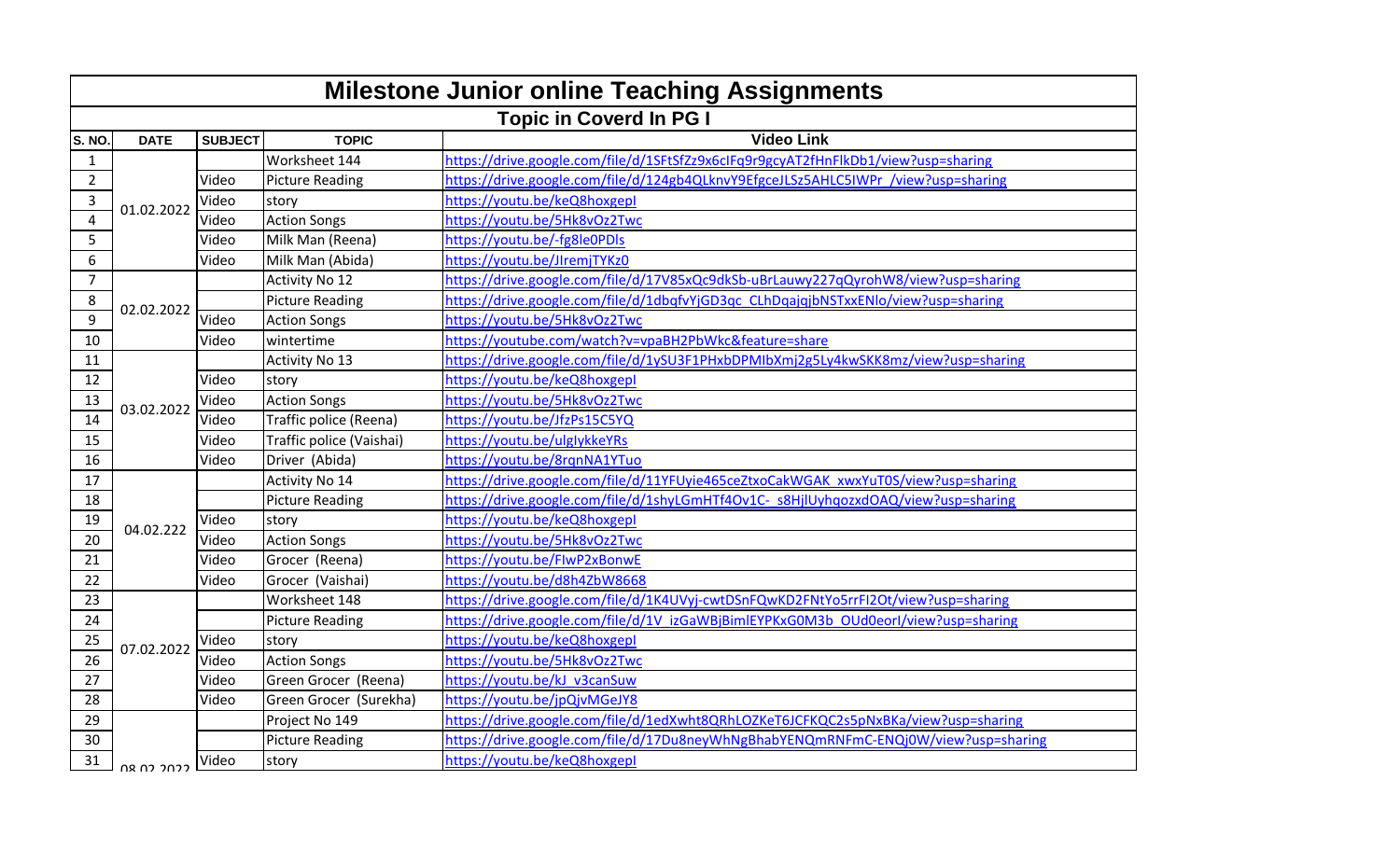| 32              | <b>UO.UZ.ZUZZ</b> | Video | <b>Action Songs</b>    | https://youtu.be/5Hk8vOz2Twc                                                       |
|-----------------|-------------------|-------|------------------------|------------------------------------------------------------------------------------|
| 33              |                   | Video | Dr / Nurse (Reena)     | https://youtu.be/R-kozrEXZuo                                                       |
| 34              |                   | Video | Doctor                 | https://youtu.be/X8bsDWm9e8c                                                       |
| 35              | 09.02.2022        |       | Activity No 15         | https://drive.google.com/file/d/16MZH6H2P_sEXn361jfkRZLdROCFXA7QZ/view?usp=sharing |
| 36              |                   |       | <b>Picture Reading</b> | https://drive.google.com/file/d/1cKUUDEGYMwz7HFgV1XvBvL-RX70bn1cj/view?usp=sharing |
| 37              |                   | Video | <b>Action Songs</b>    | https://youtu.be/5Hk8vOz2Twc                                                       |
| 38              |                   |       | Worksheet 150          | https://drive.google.com/file/d/103vcNSApLeDXY8REDjT7aQQb5SUWYoLU/view?usp=sharing |
| 39              | 10.02.2022        |       | <b>Picture Reading</b> | https://drive.google.com/file/d/1O9dQSYA_tHqGytgXk-8v8qFH7InsG7z9/view?usp=sharing |
| 40              |                   | Video | story                  | https://youtu.be/keQ8hoxgepl                                                       |
| 41              |                   | Video | <b>Action Songs</b>    | https://youtu.be/5Hk8vOz2Twc                                                       |
| 42              |                   | Video | Police Man (Reena)     | https://youtu.be/NltZ9CVb6ck                                                       |
| 43              |                   | Video | Police Man (Abida)     | https://youtu.be/zRtetnxCHbU                                                       |
| 44              |                   |       | Activity No 16         | https://drive.google.com/file/d/1aiPAmHhH-QLDeqi8FG7YxrggLjghvyRn/view?usp=sharing |
| 45              |                   |       | <b>Picture Reading</b> | https://drive.google.com/file/d/1vWG2h2z3duibKMdS5LjG CVO8qTonjmr/view?usp=sharing |
| 46              | 11.02.2022        | Video | story                  | https://voutu.be/keQ8hoxgepl                                                       |
| 47              |                   | Video | <b>Action Songs</b>    | https://youtu.be/5Hk8vOz2Twc                                                       |
| 48              |                   | Video | Watchman (Reena)       | https://youtu.be/SQc h77s3Gs                                                       |
| 49              |                   | Video | Watchman (Tarannum)    | https://youtu.be/8_u0wDCJUlg                                                       |
| 50              | 14.02.2022        |       | <b>Activity No 17</b>  | https://drive.google.com/file/d/1H75iUfDkSOyGPWs0h6Y7OV4JFdQLWZ k/view?usp=sharing |
| 51              |                   |       | <b>Picture Reading</b> | https://drive.google.com/file/d/1BBLug4jwsCkGJHoCMe0wwBQ54y 9ZMnF/view?usp=sharing |
| 52              |                   |       | Project No 1           | https://drive.google.com/file/d/15Dg4hLBvPdrs7n57kKADXqX0r qcKcll/view?usp=sharing |
| 53              | 15.02.2022        |       | <b>Picture Reading</b> | https://drive.google.com/file/d/12AJnvM8y_c4axHhzR1a8trZCvGGVT_Ja/view?usp=sharing |
| 54              |                   | Video | story                  | https://youtu.be/FS7blo0FHwo                                                       |
| 55              |                   | Video | Pigeon                 | https://youtu.be/UXnGD3wSOBM                                                       |
| 56              |                   |       | Activity No 18         | https://drive.google.com/file/d/1hvmMmZvDanEgBw9PdIrqoIun6rxjY6Wh/view?usp=sharing |
| $\overline{57}$ | 16.02.2022        |       | <b>Picture Reading</b> | https://drive.google.com/file/d/1BiZlvL24ylqXZk32WO8WBKQ3trAoPazo/view?usp=sharing |
| 58              |                   |       | Project No 3           | https://drive.google.com/file/d/1cAkKRvAuEGxDRg3hqH2FnA9ev0dX-S1F/view?usp=sharing |
| 59              | 17.02.2022        |       | <b>Picture Reading</b> | https://drive.google.com/file/d/12AJnvM8y_c4axHhzR1a8trZCvGGVT_Ja/view?usp=sharing |
| 60              |                   | Video | story                  | https://youtu.be/FS7blo0FHwo                                                       |
| 61              |                   | Video | Parrot                 | https://youtu.be/msZIWJkqL70                                                       |
| 62              | 18.02.2022        |       | Project No 3           | https://drive.google.com/file/d/1PWT0T-zqeQ3vSnxTchDXLdybInUPTvoZ/view?usp=sharing |
| 63              |                   |       | <b>Picture Reading</b> | https://drive.google.com/file/d/1nGneMSbkZTXI53w3psnvBOsZj1YwKU0s/view?usp=sharing |
| 64              |                   | Video | story                  | https://youtu.be/ YeM9TR1FPw                                                       |
| 65              |                   | Video | Sparrow                | https://youtu.be/liNjgopSt9Y                                                       |